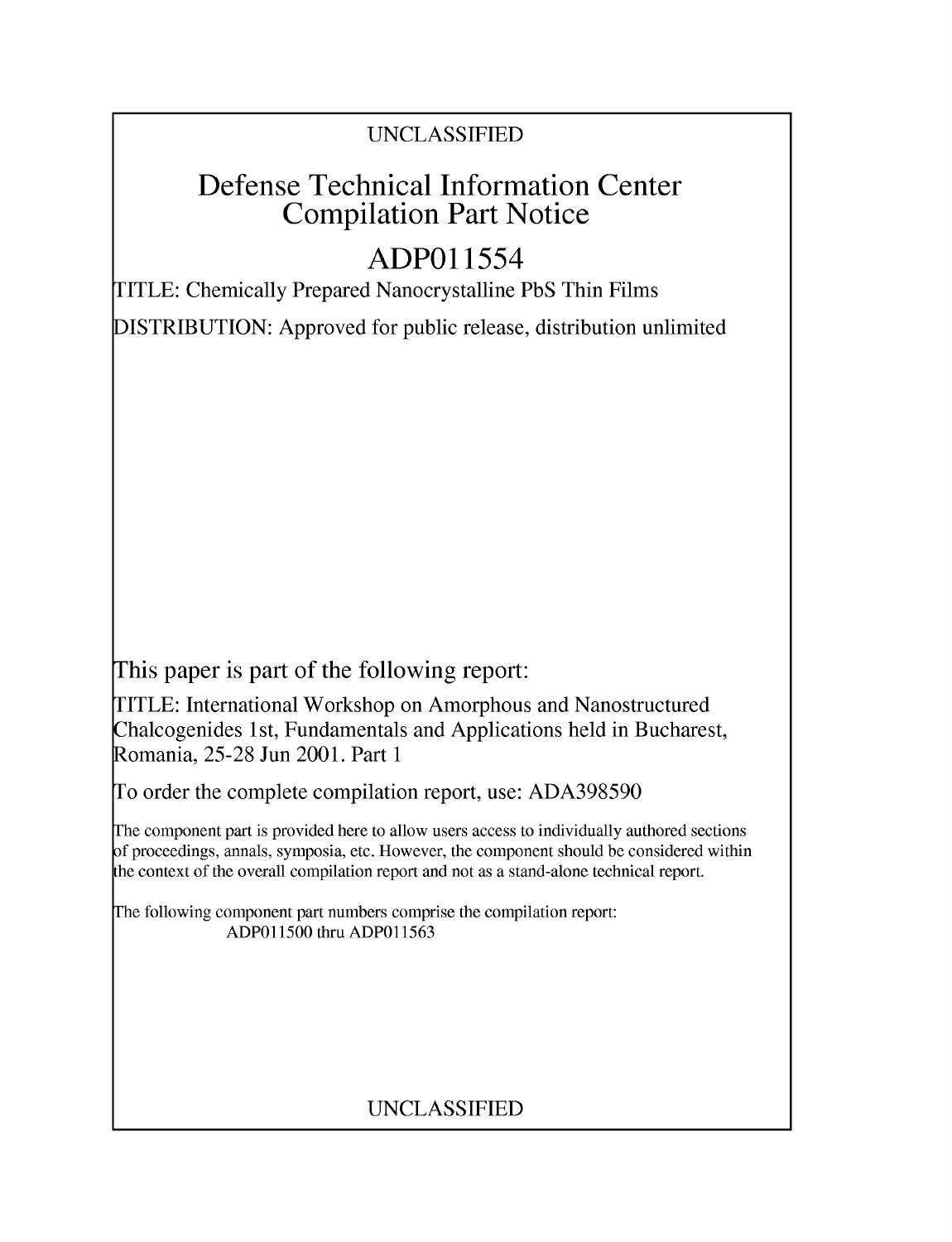### CHEMICALLY PREPARED **NANOCRYSTALLINE PbS THIN** FILMS

**E.** Pentia, L. Pintilie, **I.** Matei, T. Botila, **E.** Ozbaya

National Institute of Materials Physics, Bucharest, Magurele P.O.Box MG-7, R-76900, Romania

<sup>a</sup>Department of Physics, Bilkent University, Ankara 06533, Turkey

PbS nanocrystalline thin films were prepared by Chemical Bath Deposition (CBD) technique. A comparative study between "standard" and "nanocrystalline" PbS thin films was performed. We denoted "standard" the PbS film with a good photosensitivity for to use as IR detector. This film was deposited after 1 hour from chemical bath containing reducing agent and Bi ions as doping element. The "nanocrystalline" film was obtained at shorter reaction time (after 17 minutes) from reducing bath without doping element. The other parameters: concentration of the reactants, pH, temperature were kept constant for the all depositions. The morphological properties of the films were determined by SEM analysis. Also, the electrical and photoelectrical behaviors were investigated for the both types of PbS films. The "nanocrystalline" film had a very high electrical resistance  $(10^{10} - 10^{11} \Omega/\Box)$  compared with the "standard" film  $(10^5 \text{-} 10^6 \Omega/\square)$ . Both types of films proved to be sensitive to the surrounding atmosphere, air or vacuum. Thermally Stimulated Current (TSC) measurement had shown the presence of trap concentration in the both cases, probably due to the large amount of disordered regions.

(Received May 28, 2001; accepted June **11,** 2001)

*Keywords:* Nanocrystal, PbS thin films, Chemical preparation

#### **1.** Introduction

A variety of physical properties of nanoparticles semiconductors have been reported in the literature **[1-5].** Many authors have predicted for nanoparticle semiconductors enhanced nonliniarities resulting from quantum confinement effects [6-8]. The materials application that has attracted considerable attention relates to nonlinear optics 9,10]. Most studied nanocrystalline semiconductors belong to the 1I-VI and IV-VI groups as they are relatively easy to synthesize and are generally prepared as particles or in thin film form. In the last years, several methods to synthesize PbS nanoparticles, semiconductor from IV-VI group, were studied such as grown in a glass, glass-ceramic, polymer matrix respectively <sup>[11-13]</sup>. PbS is a semiconductor with band gap about 0.41 eV at room temperature and 0.29 eV at liquid- $N_2$  temperature. For PbS, the size effect can be observed for a crystallite as large as **180A,** which contains over **105** atoms [4].

Chemical Bath Deposition (CBD) is a very comfortable method for deposition polycrystalline PbS thin films with a good photoconductive properties. By CBD method, the dimensions of the crystallites can be varied controlling deposition parameters: reaction time, temperature, pH, and presence of impurities in the solution. Most of the works on nanosize semiconductor particles reported so far have been restricted to optical absorption. The absorption edge has been found to be blue shifted as the particle size reduced. Only o few studies of electrical and photoelectrical properties of these kind of materials have been presented in the literature.

This article presents some comparative preliminary results between two types of PbS films "standard" and "nanocrystalline", prepared by CBD method. The morphology of the films was investigated by scanning electron microscopy (SEM). Also, we have investigated the electrical and photoelectrical properties of the films.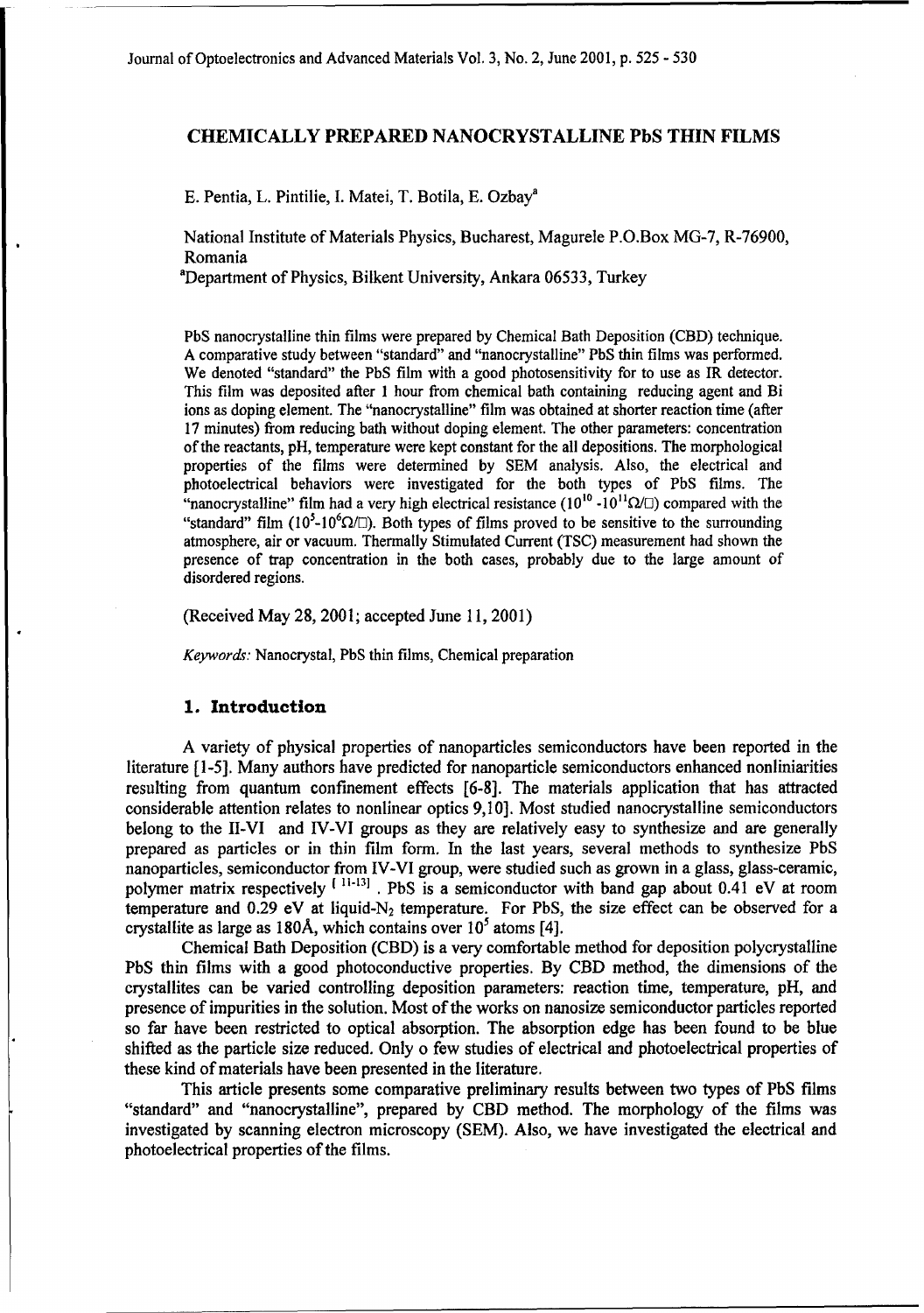#### 2. Experimental

Two sets of PbS samples were prepared: "standard" and "nanocrystalline" thin films. The PbS film deposition was performed on glass substrates by CBD method. The substrates were very carefully cleaned using oxidant mixing  $(K_2Cr_2O_7 : H_2SO_4; 1:10)$ ,  $HNO_3$ , 1% EDTA and successive rinsing with bidistilled water. The cleaning state of the substrate surface is very important for the quality of the film formation. The substrates were introduced vertically in the chemical bath.

The deposition bath contained an aqueous solution, consisting of:  $Pb(NO_3)$ , 0.06M, thiourea  $SC(NH<sub>2</sub>)<sub>2</sub>$  0.24M, NaOH 0.6M and reducing agent (hydroxylamine hydrochloride, NH<sub>2</sub>OH·HCl 0.1M). The concentration of the reagents, pH (12.7) and temperature ( $24^{\circ}$ C) were kept constant for all depositions.

In the alkaline medium, the thiourea decomposed and released  $S^2$  ions, which precipitate Pb<sup>2+</sup> ions from the solution:

SC(NH<sub>2</sub>)<sub>2</sub> + OH<sup>-</sup> 
$$
\rightarrow
$$
 CH<sub>2</sub>N<sub>2</sub> + H<sub>2</sub>O + HS<sup>-</sup>  
HS<sup>-</sup> + OH<sup>-</sup>  $\rightarrow$  H<sub>2</sub>O + S<sup>2</sup><sup>-</sup>  
Pb<sup>2+</sup> + S<sup>2-</sup>  $\rightarrow$  PbS

Hydroxylamine hydrochloride seems to accelerate the chemical deposition reaction so that acceleration causes a decrease in the size of the crystallites.

For "standard" film the precipitation took place in the presence of Bi ions  $(Bi(NO<sub>3</sub>)<sub>2</sub> 2.06·10<sup>o</sup>$ <sup>4</sup>M). It is known that PbS film with a good photoconductivity had an average grain size of 300nm [14,15]. Optimum proportion between hydroxylamine hydrochloride and Bi as doping element allowed us to obtain quality films with average grain size of 250-300nm. The films prepared by above mentioned procedure had very good photoconductivity and can be used in IR detection.

To impede the growth of crystallites, the "nanocrystalline" film was deposited without doping, at shorter reaction time (17 minutes). Our previous studies shown that a small amount of Bi ions in the deposition bath lead to the enhance of the grain size [16]. This was reason that in case of "nanocrystalline" film preparation we have eliminated the doping element from deposition bath.

For the electrical and photoelectrical measurements gold electrodes in a coplanar configuration, were evaporated in vacuum on the surface of the PbS for both type of films. The distance between electrodes was 6 mm. After that the samples were annealed at  $80^{\circ}$ C for several (24-30) hours to improve the sensitivity of the films and stabilize the parameters.

The set-up presented in Fig. 1 was used to perform the photoconductive measurements. The radiation source was a SYLVANIA lamp (30 W electrical power). The collimated radiation beam passed through a Carl Zeiss monochromator, with LiF prism, and falls on the surface of the PbS film. For photoconductivity measurements on " standard" PbS films, the incident light was modulated with an ITHACO 383A type mechanical chopper. The measurements were performed at 200Hz. The photosignal was taken from a load resistance (see Fig. 1) and measured with a UNIPAN 233 nanovolmeter. Because of the high dark resistance and a small photosignal the' photoconducive measurements on "nanocrystaline" films were performed without light modulation.



Fig. 1. The experimental setup for the photoconductive measurement. **1)** glass substrate; 2) PbS film; 3) gold electrodes; 4) load resistance; 5) current source; 6) amplifier.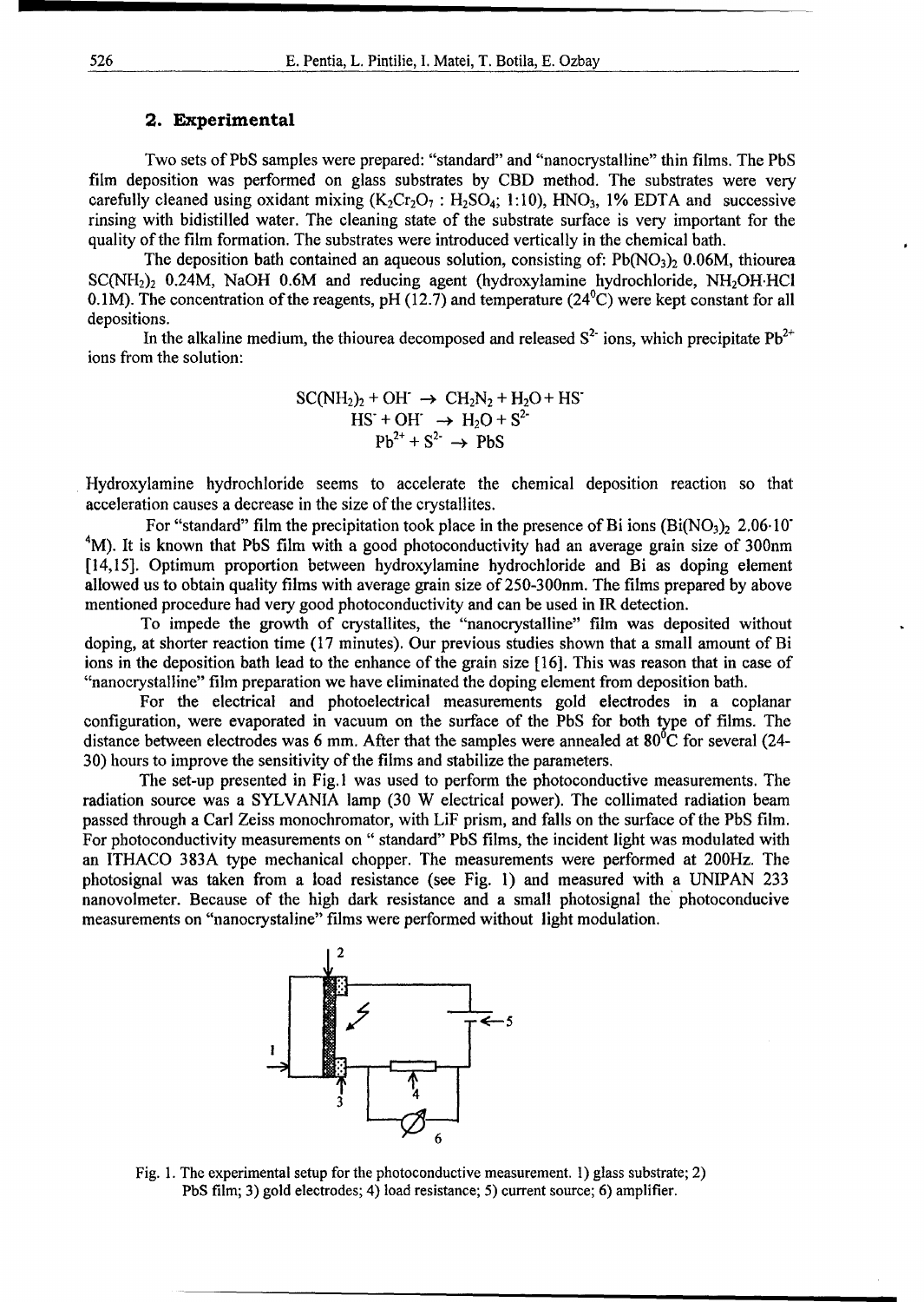For TSC measurements, the samples were irradiated with light (5mW/cm<sup>2</sup> optical power) for 5 minutes at liquid-nitrogen  $(N_2)$  temperature. During the heating, with constant rate (0.1 K/s), a constant potential (25V) was applied between the coplanar electrodes situated on the PbS film surface. The current was measured with a KEITHLEY 6517 electrometer.

### 3. Results and discussion

A very adherent film with gray-black color and metallic aspect was obtained in case of the "standard" film. SEM photographs (cig. 2) of the "standard" PbS film reveal existence of a continuous compact polycrystalline film with grain size around 250-300nm. The thickness of the film is about 500mm and was determined by interpherometric method.



Fig. 2. SEM photograph of "standard" PbS film deposited on glass.

The SEM photo of the "nanocrystallite" film (Fig. 3) showed a continuous layer with grain size around 50nm and less. This film is also very adherent on the glass substrate and had a brown color.



Fig. 3. SEM photograph of PbS "nanocrystalline" film deposited on glass.

The dark resistance of the "nanocrystalline" film had a high value,  $10^{10}$ - $10^{11}$  $\Omega$ / $\Box$ , comparing with "standard" films when dark resistance not exceeded 1-2  $10^6 \Omega / \Omega$ .

Correlating these values with SEM photo, we can claim that the high resistance of the. "nanocrystalline" film is due to the small crystallite sizes. Change in crystallite size will mainly affect the mobility of the carriers and so change the resistance [17].

Both the "nanocrystalline" and "standard" PbS films presented p-type conductivity, determined by "hot probe" method. Spectral distribution measurements of photoconductive signal revealed a shift of the maximum sensitivity towards shorter wavelenghts for "nanocrystalline" PbS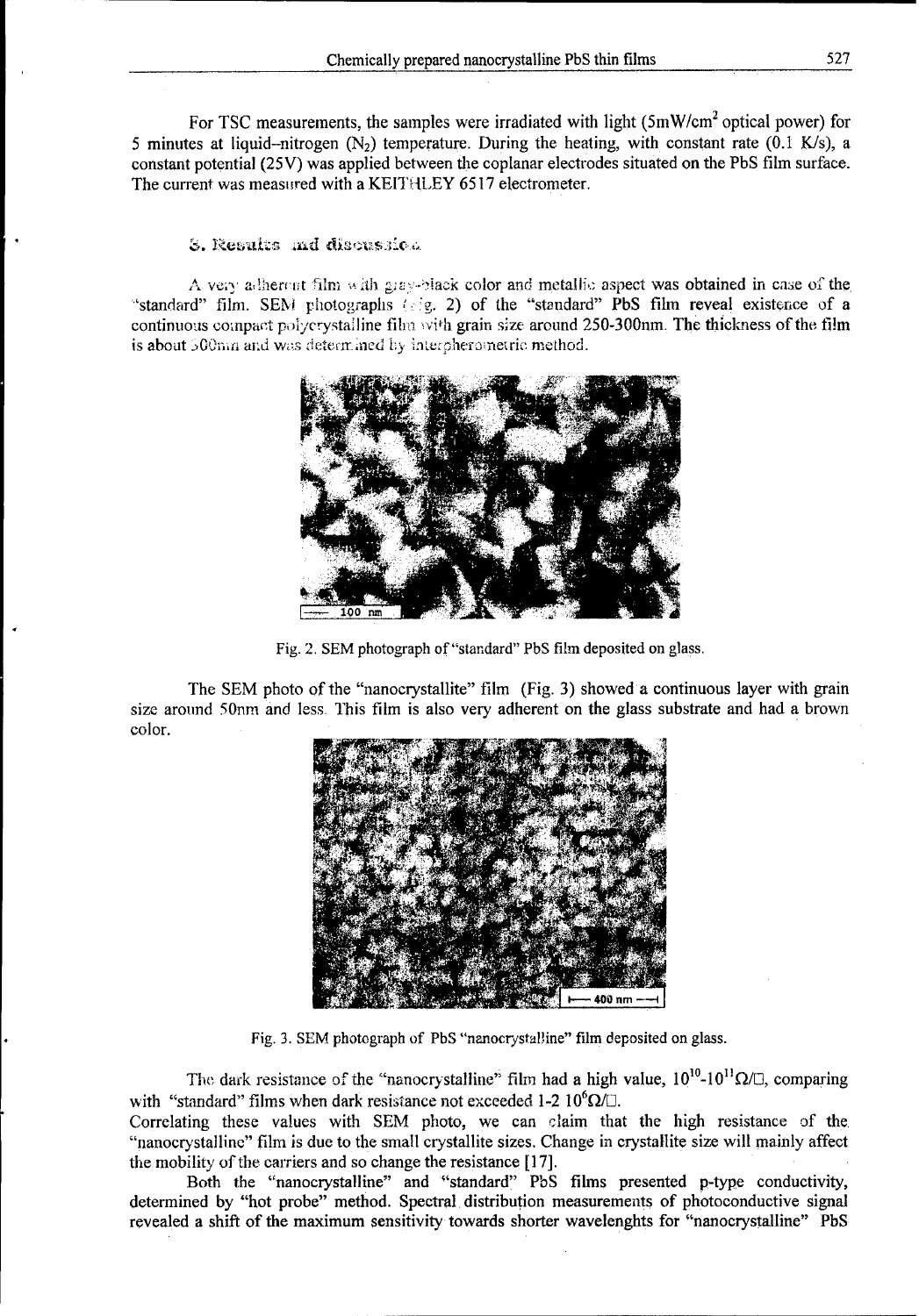

film. (Fig. 4 b). Thus, "standard" film presented one maximum of sensitivity at 2.55  $\mu$ m and another at  $2,2 \mu$ m, while "nanocrystalline" films show maximum at 1.8 and 0.8 $\mu$ m (Fig. 4a and b).

Fig. 4. Spectral distribution of photoconductive signal normalized to the incident power for PbS films: (a) "standard" film measured in modulated light; (b) "nanocrystalline film measured in permanent light.



Fig. 5. Dark current vs temperature for (a) "standard" and (b) "nanocrystalline" PbS films.

The thermally activation energy  $E_a$  for both type of films was determined from the slope of dark current curve vs temperature (Fig. 5 a and b). This energy, for "standard" film, was estimated to be about 0.196 eV and for "nanocrystalline" film 0.3 eV. Considering that  $E_a$  represent  $\frac{1}{2}$  from band gap energy  $E_g$ , it can evaluated that  $E_g = 0.4$ eV for "standard" film and  $E_g = 0.6$  eV for "nanocrystalline" film.

Thermally Stimulated Current (TSC) is a method used to obtain information about the energy level in the band gap, associated with the various defects in semiconductors. Fig. 6 a and b are presenting the TSC curves for **"** standard and "nanocrystalline" films. Two levels are observed for "standard" sample. The activation energy of the first level was estimated to be about 0.16 eV and second 0.19 eV using the empirical formula, for activation energy of trapping level,  $E_a = nkT_m$  (k is the Boltzmann constant,  $T_m$  is the peak temperature and n= 19 is assumed). In the "nanocrystalline" film are observed three peaks in the TSC current but two of them appeared at a higher temperatures. The activation energy estimated for these two levels were 0.36 eV and 0.45 eV. We are noted that the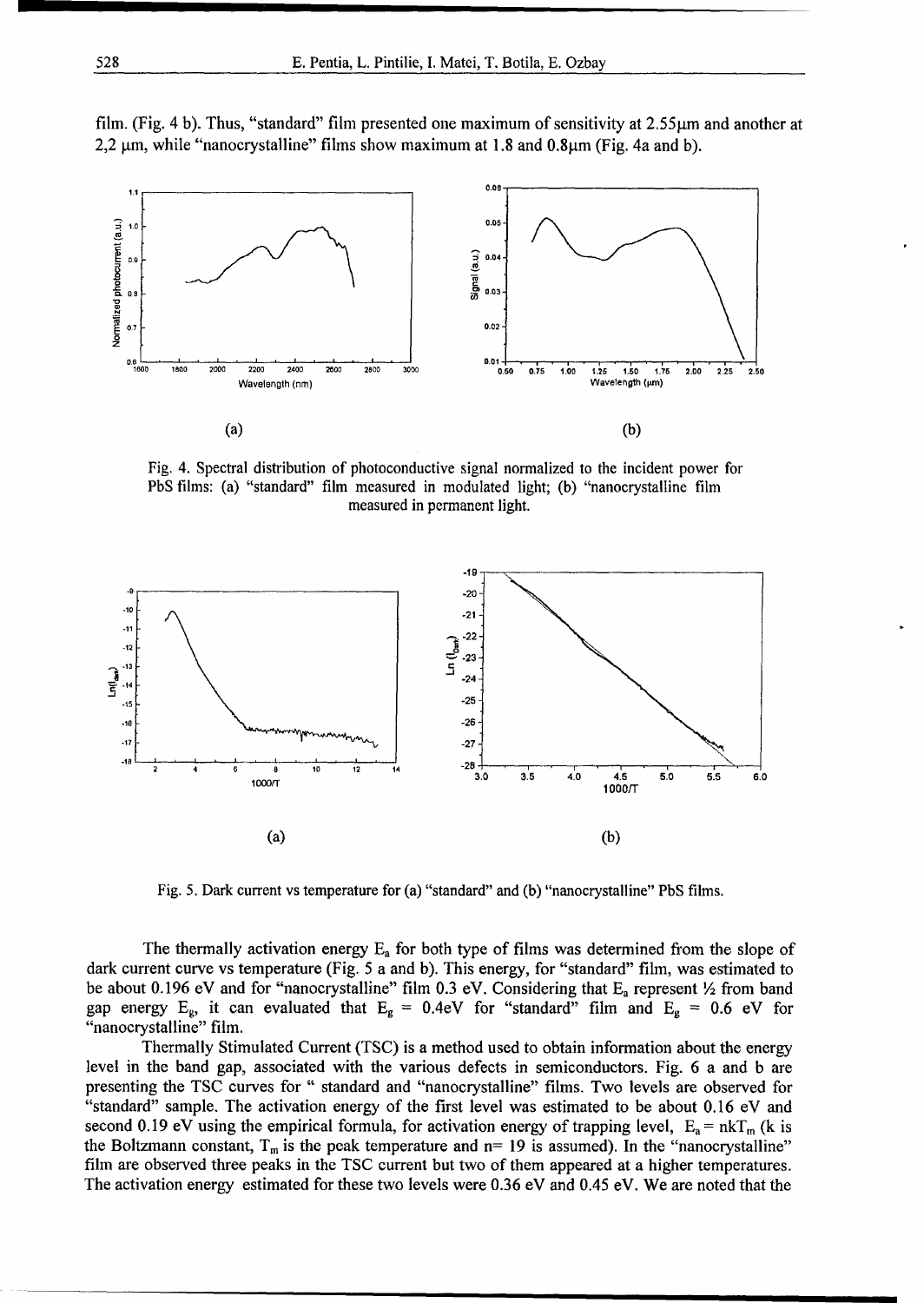band gap of PbS is 0.41 eV at room temperature. Comparing the second activation energy of trap level (0.45 eV) of "nanocrystalline" film with band gap energy of PbS, it can be supposed that for this film the band gap energy was larger that of "standard" film, in accordance with value obtained from dark current vs temperature measurement.



Fig. 6. TSC curves for a) "standard" PbS film b) nanocrystalline PbS films.

#### 4. Conclusion

Several conclusions can be drawn on the basis of the experimental data. The CBD method can be used for the preparation of nanocrystalline PbS films. Comparative studies on the electrical and photoelectrical properties of "standard" and "nanocrystalline" film have shown important differences between them. Our results suggest that the shift of the maximum of photosensitivity to shorter wavelengths and the larger value of  $E_g$  can be ascribed to nanoparticles size effect.

#### Acknowledgements

This work was performed in the frame of the NATO "Science for Peace" project **SfP-**971970- INOWATE, co-financed by the Romanian Ministry of Education and Research through contract NATO-STI- 1/2000.

#### References

- [1] A. L. Efros, L. Efros, Fiz. Tekh. Poluprovodn., **16,** 1209 (1982).
- [2] M. L. Steigerwald, L. E. Brus, Annu. Rev. Mater. Sci. 19, 471 (1989).
- [3] Y. Wang, N. Harron, W. Mahler, A. Suna, J. Opt. Soc. Am. B 6, 808 (1989).
- [4] Y. Wang, N. Herron, J. Phys. Chem., 95, 525 (1991).
- [5] D. Chakravorty, A. K. Giri, Chemistry of Advanced Materials, edited by C. N. R. Rao (Blackwell Sci. Publications, Oxford), 217 (1992).
- [6] P. H. Roussingnol, D. Ricard, C. H. R. Flytzanis, Appl. Phys. B51, 437 (1990).
- [7] H. Minti, M. Eyal, R. Reisfeld, G. Berkovic, Chem. Phys. Lett 183, 277 (1991).
- [8] K. Fukumi, A. Chayahara, K. Kadono, T. Sakaguchi, Y. Horino, M. Miya, **J.** Hayakawa, M. Satou, Japn. J. Appl. Phys. 30, L742 (1991).
- [9] R. Vogel, P. Hoyer, H. Weller, J. Phys. Chem. 98, 3184 (1994).
- [10] R. Konenkamp, R. Henninger, P. Hoyer, J. Phys. Chem. 97, 7328 (1993).
- [11] M. Mukherjee, A. Datta, D. Chakravorty, Appl. Phys. Lett. 64, 1159 (1994).